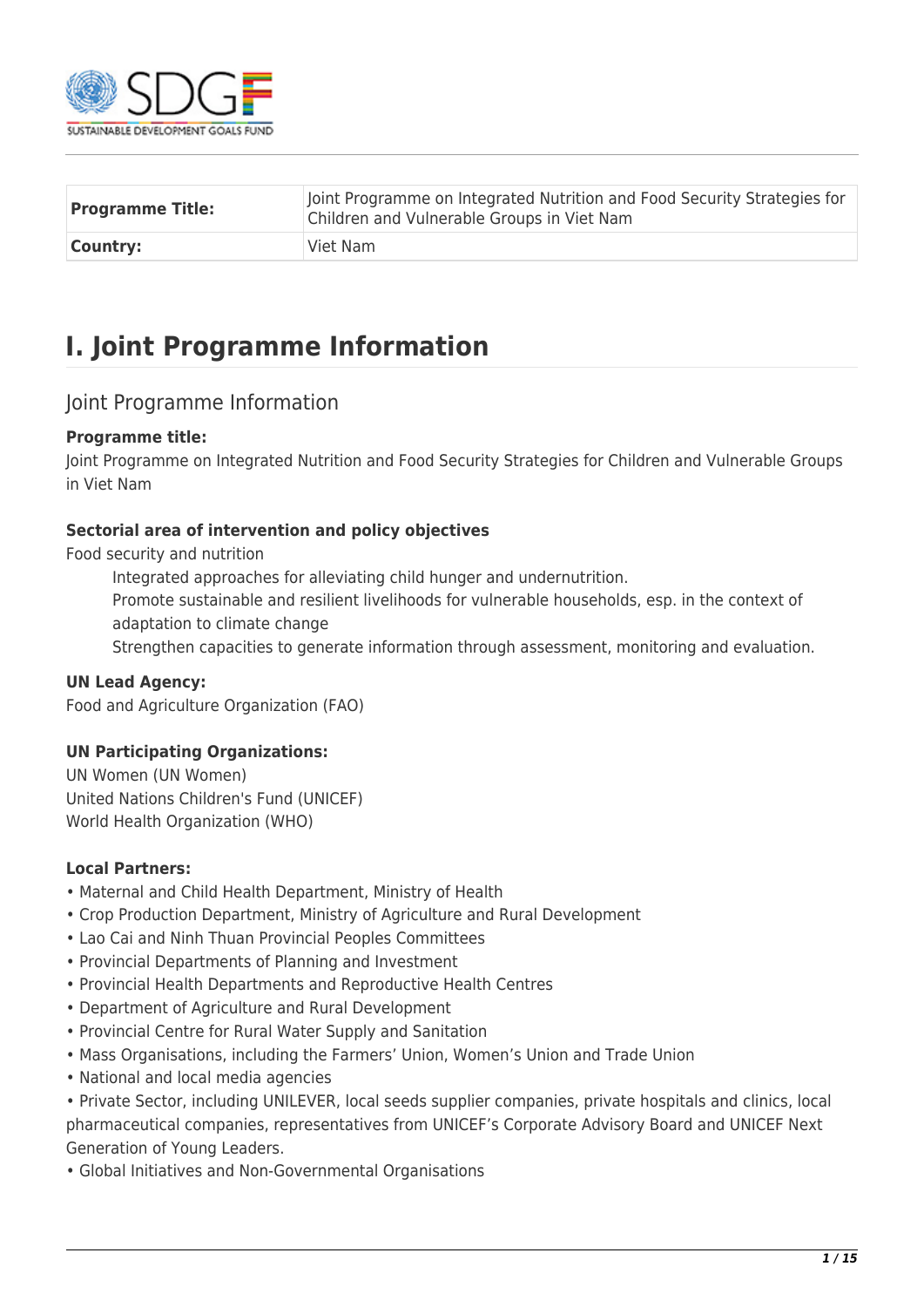## Report submitted by

**Name:**  Nguyen Minh Nhat

**Title:**  Joint program coordinator

**Organization:**  FAO

**Contact information:** 

Food and Agriculture Organization of the United Nations (FAO) in Viet Nam One UN Green House Building 304 Kim Ma road, Ba Dinh, Hanoi Tel: +84 (4) 38501874 Mob: +84 (0) 904270288 Fax: +84 (4) 32765520 Skype: nguyenminhnhatfao Email: Nhat.Nguyen@fao.org

#### **Reporting Period Ending:**

Sunday, May 1, 2016

## **II. Contact Information**

Resident Coordinator

**Name:**  Pratibha Mehta

**E-mail:**  pratibha.mehta@one.un.org

UNCT contact person for implementation

**Name:**  JongHa Bae

**Agency:**  Food and Agriculture Organization (FAO)

**Title:**  Representative

**E-mail:**  JongHa.bae@fao.org

**Phone:**  +(84 4) 3942 4208 ext 15

**Address:**  03 Nguyen Gia Thieu Street, Hanoi

Alternative UNCT contact person for implementation

**Name:**  Youssouf Abdel-Jelil

**Agency:**  United Nations Children's Fund (UNICEF)

**Title:**  Representative

**E-mail:**  yabdeljelil@unicef.org

**Phone:**  +(84 4) 3942 5706

**Address:**  81A Tran QuocToan St, Hanoi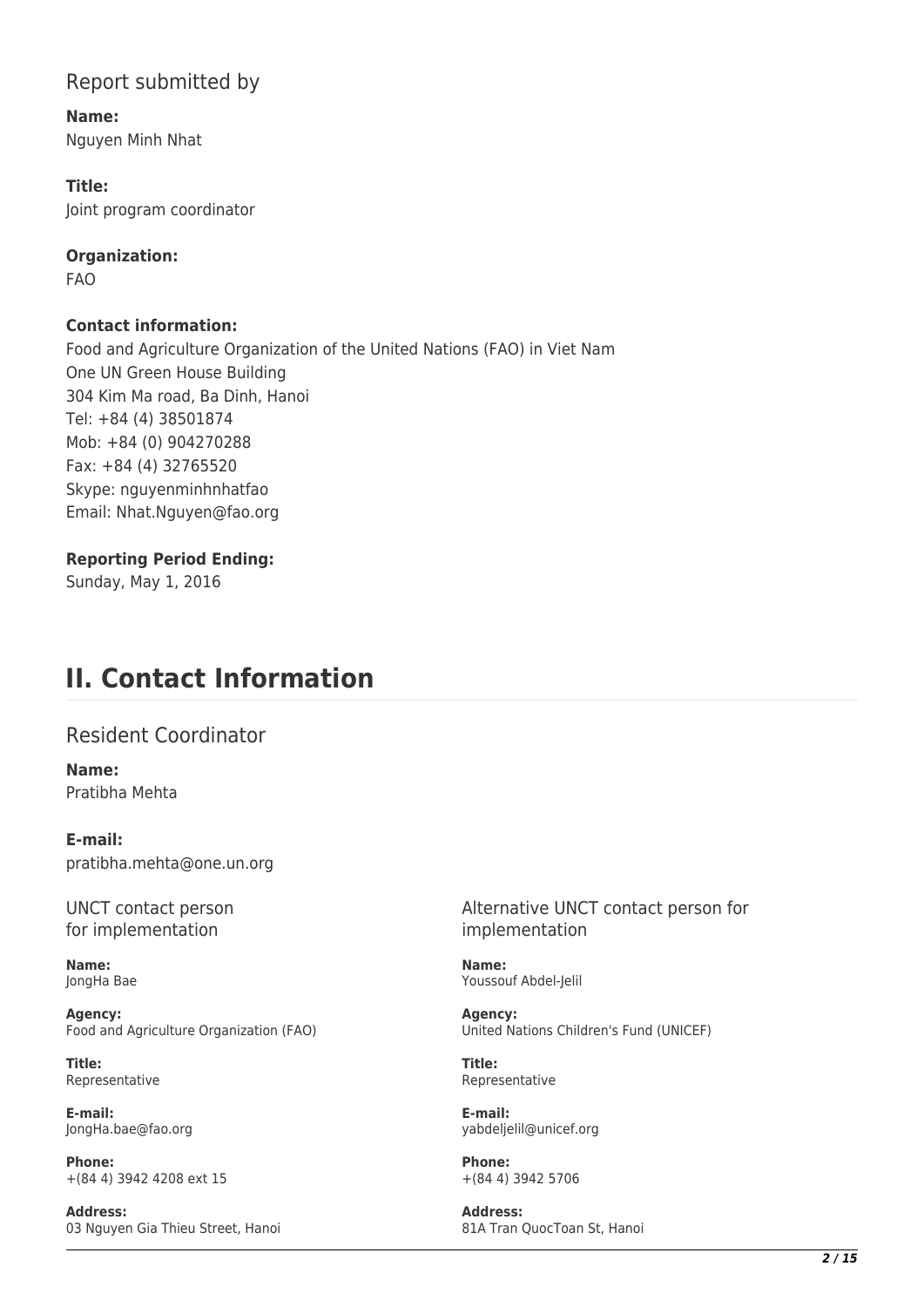## Technical team contacts

Joint programme coordinator

**Name:**  Nguyen Minh Nhat

**Agency:**  FAO

**Title:**  Joint program coordinator JP monitoring and evaluation focal point

**Email:**  nhat.nguyen@fao.org

**Phone:**  +84 (4) 38501874

#### **Address:**

Food and Agriculture Organization of the United Nations (FAO) in Viet Nam One UN Green House Building 304 Kim Ma road, Ba Dinh, Hanoi

JP communications and advocacy focal point JP knowledge management focal point

JP private sector focal point

## Agency contact points

Contact 1

**Name:**  Nguyen Dinh Quang

**Agency:**  UNICEF

**Title:**  Nutrition Officer

**Email:**  ndquang@unicef.org

**Address:**  One UN Green House Building 304 Kim Ma road, Ba Dinh, Hanoi Contact 2

**Name:**  Tran Thi Thuy Anh

**Agency:**  UNWomen

**Title:**  National program officer

**Email:**  thuyanh.tran@unwomen.org

**Address:**  One UN Green House Building 304 Kim Ma road, Ba Dinh, Hanoi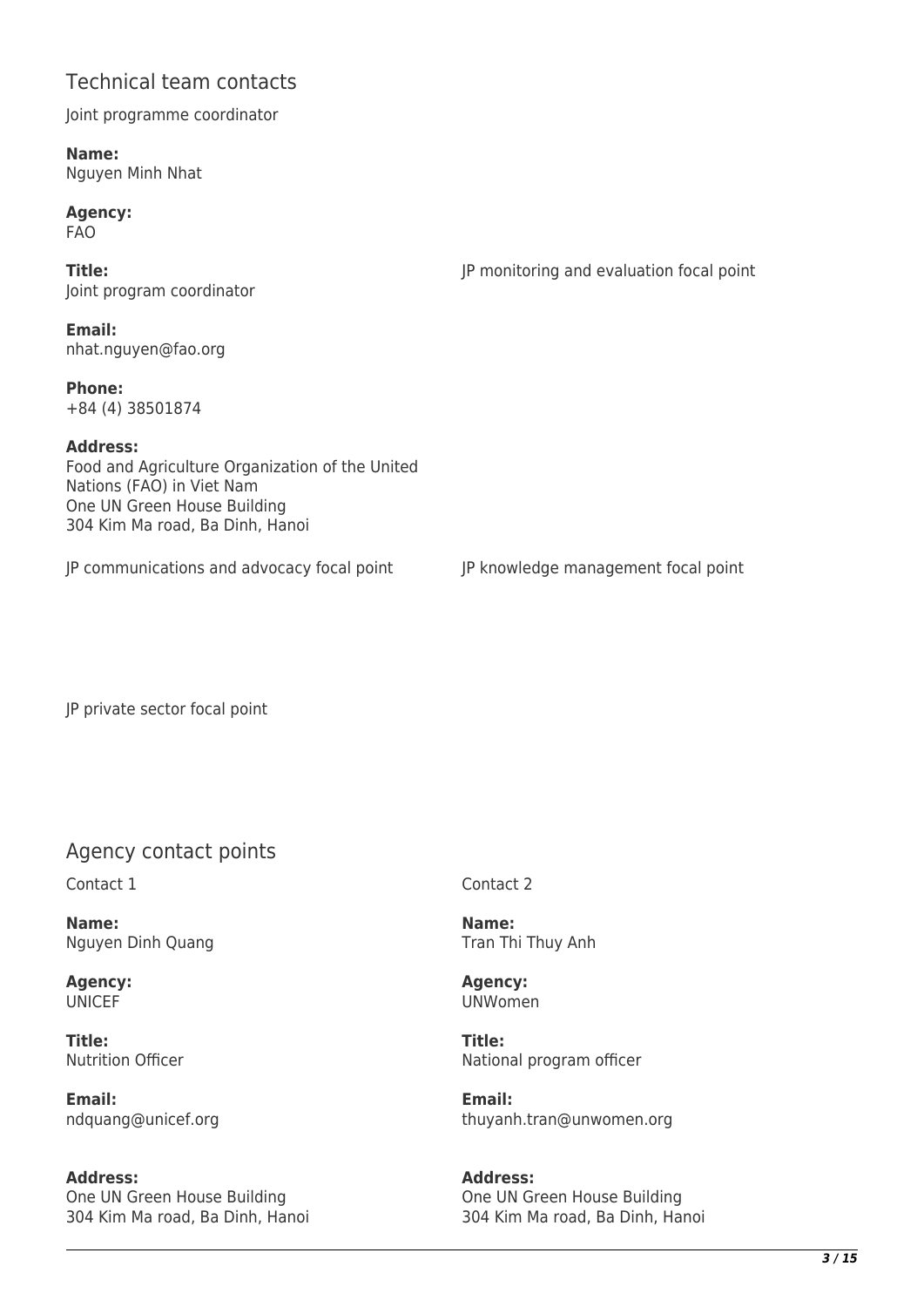Contact 3

**Name:**  Hoang Thi Bang

**Agency: WHO** 

**Title:**  Technical Officer, Maternal and Child Health, Nutrition

**Email:**  hoangth@wpro.who.int

**Address:**  One UN Green House Building 304 Kim Ma road, Ba Dinh, Hanoi

Contact 5

Contact 4

**Name:**  Nguyen Song Ha

**Agency:**  FAO

**Title:**  Assisstant FAOR

**Email:**  songha.nguyen@fao.org

**Address:**  One UN Green House Building 304 Kim Ma road, Ba Dinh, Hanoi

# **III. Financial information**

## **Detailed Financial Report:**

**Joint Programme financial report April 2016.xlsx** 

## SDG-F Funds

| <b>UN Agency</b>                                     | <b>Total approved</b><br>funds | <b>Total funds</b><br><b>Transferred to</b><br>date | <b>Total funds</b><br>committed to<br>date | <b>Total funds</b><br>disbursed to date |
|------------------------------------------------------|--------------------------------|-----------------------------------------------------|--------------------------------------------|-----------------------------------------|
| <b>United Nations</b><br>Children's Fund<br>(UNICEF) | 650,000.00                     | 325,000.00                                          | 275,314.00                                 | 275,314.00                              |
| World Health<br>Organization (WHO)                   | 100,000.00                     | 100,000.00                                          | 28,032.00                                  | 28,032.00                               |
| Food and<br>Agriculture<br>Organization (FAO)        | 664,400.00                     | 375,000.00                                          | 344,392.00                                 | 344,392.00                              |
| UN Women (UN<br>Women)                               | 85,600.00                      | 85,600.00                                           | 30,000.00                                  | 30,000.00                               |

| <b>Total</b><br>.500.000.00<br>885,600,00<br>38.00<br>.00<br>677<br>677 |
|-------------------------------------------------------------------------|
|-------------------------------------------------------------------------|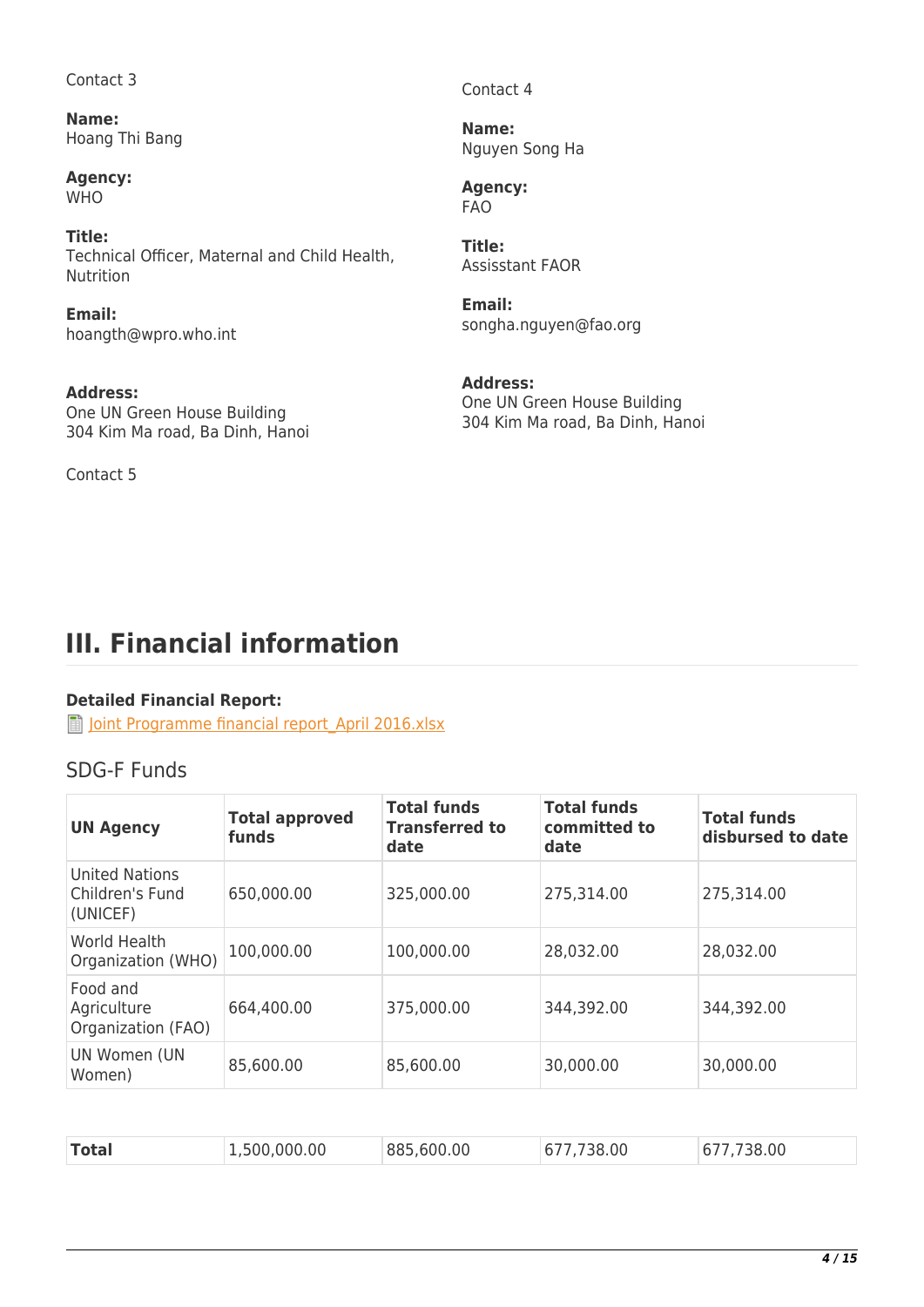## Matching Funds

| <b>Name of source</b> | <b>Total approved</b><br>funds | <b>Total funds</b><br><b>Transferred to</b><br>date | <b>Total funds</b><br>committed to<br>date | Total funds<br>disbursed to date |
|-----------------------|--------------------------------|-----------------------------------------------------|--------------------------------------------|----------------------------------|
| <b>UNICEF</b>         | 630,000.00                     |                                                     | 158,029.00                                 | 158,029.00                       |
| <b>FAO</b>            | 80,000.00                      |                                                     | 49,000.00                                  | 49,000.00                        |
| <b>WHO</b>            | 100,000.00                     |                                                     | 297,376.00                                 | 297,376.00                       |
| UN Women              | 20,000.00                      |                                                     | 10,000.00                                  | 10,000.00                        |
| <b>MOH</b>            | 800,000.00                     |                                                     | 420,000.00                                 | 420,000.00                       |
| <b>MARD</b>           | 200,000.00                     |                                                     | 100,000.00                                 | 100,000.00                       |

| <b>Total</b> | 1,830,000.00 | 1,034,405.00 | 1,034,405.00 |
|--------------|--------------|--------------|--------------|
|              |              |              |              |

# **IV. Beneficiaries**

## Direct Beneficiaries – Breakdown

| <b>Beneficiary type - individual</b> | Total        |       |       | <b>Female Male Comments</b>                                                                   |
|--------------------------------------|--------------|-------|-------|-----------------------------------------------------------------------------------------------|
| <b>Farmers</b>                       | 756          | 350   | 406   |                                                                                               |
| Entrepreneurs                        |              |       |       |                                                                                               |
| Civil servants/government            | 790          | 305   | 485   |                                                                                               |
| Indigenous                           |              |       |       |                                                                                               |
| Children                             | 3,340        | 1,653 | 1,687 | Children under 5 years of age in 7<br>program communes of Lao Cai and Ninh<br>Thuan provinces |
| Youth                                |              |       |       |                                                                                               |
| <b>Women 15-49</b>                   | 6,846        | 6,846 |       | Women 15-49 in 7 program communes of<br>Lao Cai and Ninh Thuan provinces                      |
| <b>Village Health Workers</b>        | 240          | 125   | 115   |                                                                                               |
|                                      |              |       |       |                                                                                               |
| <b>Total</b>                         | 11,972 9,279 |       | 2,693 |                                                                                               |

| <b>Beneficiary type - institutional</b> | <b>Total Comments</b> |
|-----------------------------------------|-----------------------|
| <b>SMEs</b>                             |                       |
| Cooperatives                            |                       |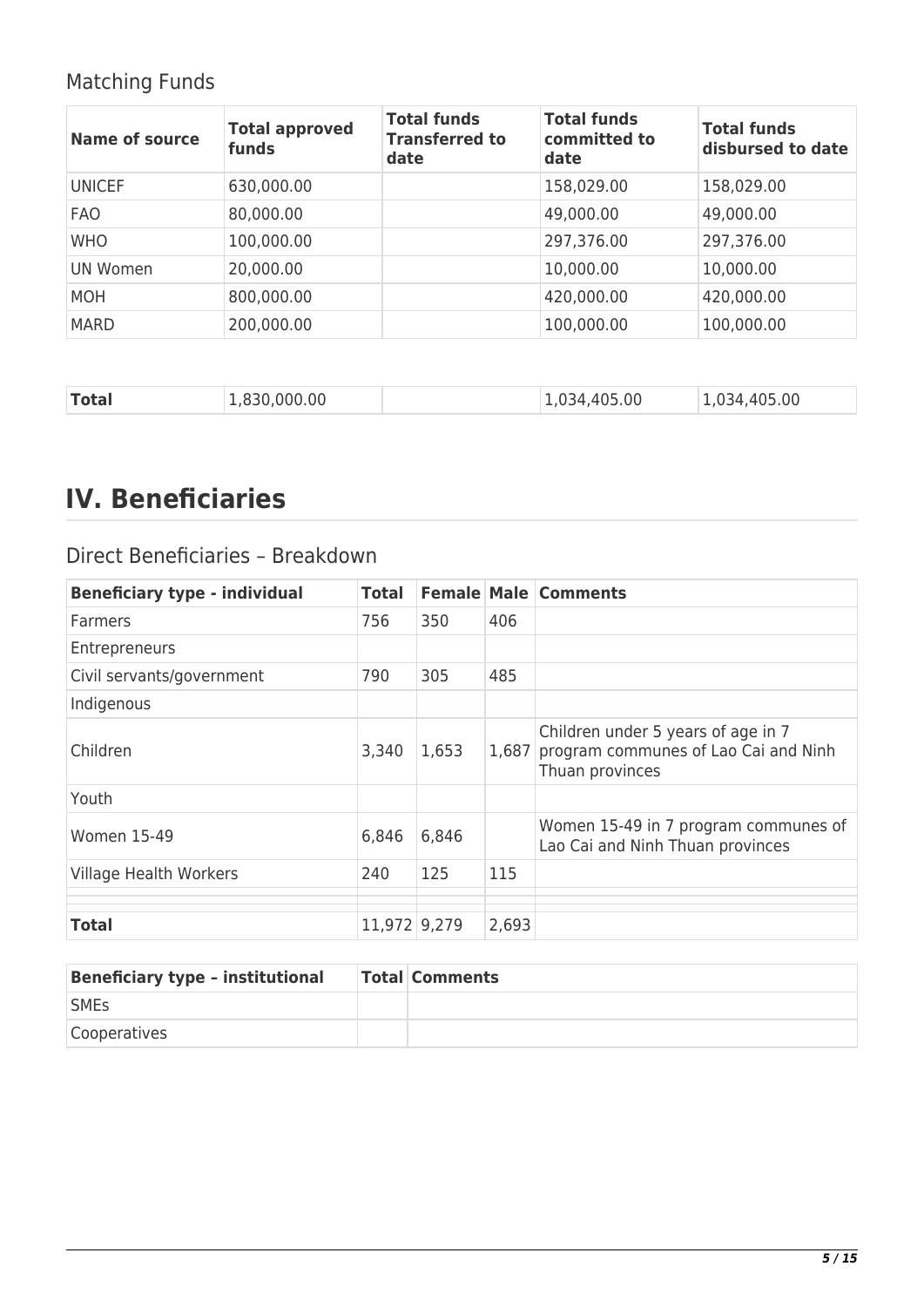| Government/municipal organizations |      | Department of Crop production (DCP)<br>Department for Livestock Production (DLP)<br>Institute of Policy and Strategy for Agriculture and Rural<br>Development (IPSARD)<br>Northern Mountainous Agriculture and Forestry Science<br>Institute (NOMAFSI)<br>Agricultural Science Institute for Southern Coastal of Viet<br>Nam (ASISOV)<br>Viet Nam Academy of Agricultural Sciences<br>Department of Maternal and Child Health<br><b>Medical Service Administration</b><br>18.00 Legislation Department<br>Food Safety Administration<br>National Institute of Nutrition<br>Center for communication - health education<br><b>Provincial Peoples Committees</b><br>Provincial Departments of Planning and Investment<br>Provincial Department of Agriculture and Rural<br>Development<br>Provincial Agriculture extension services<br>Provincial Centre for Rural Water Supply and Sanitation<br>Provincial Departments of Health and Reproductive Health<br>Centres |
|------------------------------------|------|---------------------------------------------------------------------------------------------------------------------------------------------------------------------------------------------------------------------------------------------------------------------------------------------------------------------------------------------------------------------------------------------------------------------------------------------------------------------------------------------------------------------------------------------------------------------------------------------------------------------------------------------------------------------------------------------------------------------------------------------------------------------------------------------------------------------------------------------------------------------------------------------------------------------------------------------------------------------|
| Private sector                     | 1.00 | Provincial private health facilities                                                                                                                                                                                                                                                                                                                                                                                                                                                                                                                                                                                                                                                                                                                                                                                                                                                                                                                                |
| Community-based organizations      | 3    | Provincial Professional Social Political Mass Organisations<br>(women union, farmer union, youth union)                                                                                                                                                                                                                                                                                                                                                                                                                                                                                                                                                                                                                                                                                                                                                                                                                                                             |
| <b>NGOs</b>                        |      |                                                                                                                                                                                                                                                                                                                                                                                                                                                                                                                                                                                                                                                                                                                                                                                                                                                                                                                                                                     |
|                                    |      |                                                                                                                                                                                                                                                                                                                                                                                                                                                                                                                                                                                                                                                                                                                                                                                                                                                                                                                                                                     |
| <b>Total</b>                       | 22   |                                                                                                                                                                                                                                                                                                                                                                                                                                                                                                                                                                                                                                                                                                                                                                                                                                                                                                                                                                     |

## Indirect Beneficiaries – Breakdown

| <b>Beneficiary type - individual</b> | <b>Total</b> | <b>Female</b>                | <b>Male</b> | <b>Comments</b>                                         |
|--------------------------------------|--------------|------------------------------|-------------|---------------------------------------------------------|
| <b>Farmers</b>                       |              |                              |             |                                                         |
| Entrepreneurs                        |              |                              |             |                                                         |
| Civil servants/government            |              |                              |             |                                                         |
| Indigenous                           |              |                              |             |                                                         |
| Children                             |              | 122,985 58,812.00            | 64,173.00   | Children under 5 in Lao Cai and<br>Ninh Thuan provinces |
| Youth                                |              |                              |             |                                                         |
| <b>Women 15-49</b>                   |              | 316,234 316,234.00           |             | Women 15-49 in Ninh Thuan and<br>Lao Cai provinces      |
|                                      |              |                              |             |                                                         |
| <b>Total</b>                         |              | 439,219 375,046.00 64,173.00 |             |                                                         |

| <b>Beneficiary type - institutional</b> | <b>Total Comments</b> |
|-----------------------------------------|-----------------------|
| <b>SMEs</b>                             |                       |
| <b>Cooperatives</b>                     |                       |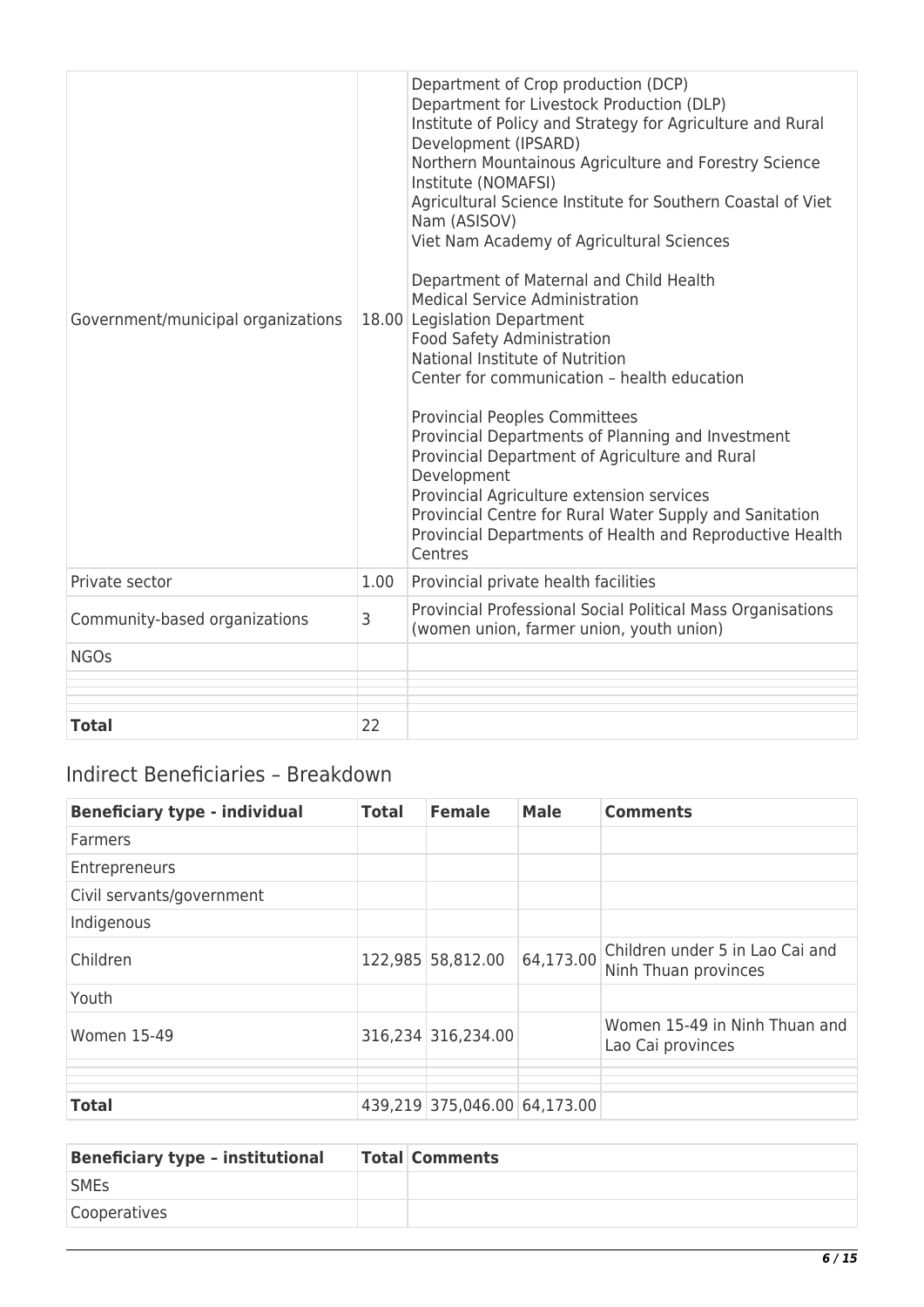| Government/municipal organizations |   |                                                                                                      |
|------------------------------------|---|------------------------------------------------------------------------------------------------------|
| Private sector                     |   |                                                                                                      |
| Community-based organizations      |   |                                                                                                      |
| <b>NGOs</b>                        | 5 | Development partners working on nutrition and food<br>security (nutrition working group in Viet Nam) |
|                                    |   |                                                                                                      |
| <b>Total</b>                       | 5 |                                                                                                      |

# **V. Joint Programme Progress**

| <b>Expected</b><br><b>Results</b><br><b>(Outcomes</b><br>& outputs) | <b>Progress</b>                                                                                                                                                                                                                                                                                                                                                                                                                                                                                                                                                                                                                                                                                                                                                                                                                                                                                                                                                                                                                                                                                          | <b>Difficulties</b>                                                              | <b>Expected deliverables</b>                                                                                                                                                                                                                                                                          |
|---------------------------------------------------------------------|----------------------------------------------------------------------------------------------------------------------------------------------------------------------------------------------------------------------------------------------------------------------------------------------------------------------------------------------------------------------------------------------------------------------------------------------------------------------------------------------------------------------------------------------------------------------------------------------------------------------------------------------------------------------------------------------------------------------------------------------------------------------------------------------------------------------------------------------------------------------------------------------------------------------------------------------------------------------------------------------------------------------------------------------------------------------------------------------------------|----------------------------------------------------------------------------------|-------------------------------------------------------------------------------------------------------------------------------------------------------------------------------------------------------------------------------------------------------------------------------------------------------|
| Output 1.1                                                          | Training programme on application of the<br>National Hospital Quality Criteria for<br>public and private hospitals (with focus<br>on the new standard on Baby Friendly<br>Hospitals and Clinical Nutrition; self-<br>assessment of the hospitals) was<br>conducted for all provinces as planned.<br>Technical guidelines on early detection<br>and early treatment of children with<br>severe acute malnutrition were updated<br>(following newly WHO updated).<br>Finalization is on process for submission<br>to the MOH.<br>The Food Pyramid Guides for pregnant,<br>lactating women and under-five children<br>were developed guiding women and<br>childcare takers to choose appropriate<br>menu for daily healthy diets. The Food<br>Pyramid Guides will be converted to IEC<br>materials for health education and<br>communication activities<br>Seven household models on crop,<br>livestock and aquaculture production<br>have been implemented in 90 households<br>in 7 communes, 4 districts of Ninh Thuan<br>and Lao Cai provinces to ensure for<br>nutrition and food security integration. | Serious drought in Ninh<br>Thuan recently resulted in<br>delay in implementation | UN Viet Nam together<br>with other development<br>partner in Disaster<br><b>Management Working</b><br>Group lead a rapid<br>assessment in 7 provinces<br>including Ninh Thuan.<br>Assessment findings have<br>been presented to all<br>development partners and<br>government for further<br>response |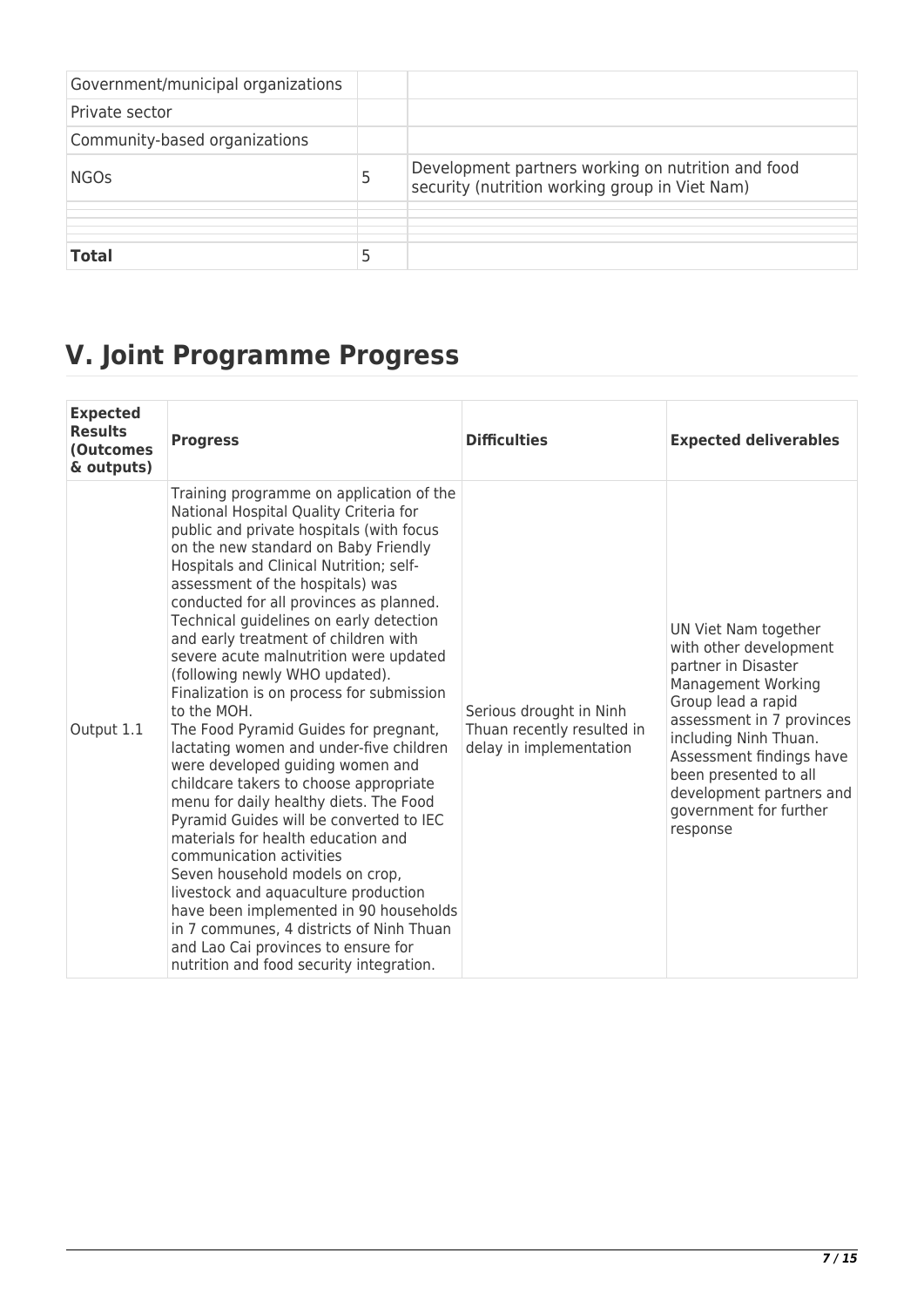| <b>Results</b><br><b>Progress</b><br>(Outcomes<br>& outputs)                                                                                                                                                                                                                                                                                                                                                                                                                                                                                                                                                                                                                                                                                                                                                                                                                                                                                                                                                                                                                                                                                                                                                                                                                                                                                                                                                                                                                                                        | <b>Difficulties</b>                                                                                                                                                                                                                                                                                                                                                                                                                                                                                                                                                                                                                                                                                  | <b>Expected deliverables</b>                                                                                                                                                                                                                                                                                                                                                                                                                                              |  |
|---------------------------------------------------------------------------------------------------------------------------------------------------------------------------------------------------------------------------------------------------------------------------------------------------------------------------------------------------------------------------------------------------------------------------------------------------------------------------------------------------------------------------------------------------------------------------------------------------------------------------------------------------------------------------------------------------------------------------------------------------------------------------------------------------------------------------------------------------------------------------------------------------------------------------------------------------------------------------------------------------------------------------------------------------------------------------------------------------------------------------------------------------------------------------------------------------------------------------------------------------------------------------------------------------------------------------------------------------------------------------------------------------------------------------------------------------------------------------------------------------------------------|------------------------------------------------------------------------------------------------------------------------------------------------------------------------------------------------------------------------------------------------------------------------------------------------------------------------------------------------------------------------------------------------------------------------------------------------------------------------------------------------------------------------------------------------------------------------------------------------------------------------------------------------------------------------------------------------------|---------------------------------------------------------------------------------------------------------------------------------------------------------------------------------------------------------------------------------------------------------------------------------------------------------------------------------------------------------------------------------------------------------------------------------------------------------------------------|--|
| A new national legal guiding document<br>for implementation of the chapter #10 of<br>the new Labour Code regarding maternity<br>leave was developed and approved                                                                                                                                                                                                                                                                                                                                                                                                                                                                                                                                                                                                                                                                                                                                                                                                                                                                                                                                                                                                                                                                                                                                                                                                                                                                                                                                                    |                                                                                                                                                                                                                                                                                                                                                                                                                                                                                                                                                                                                                                                                                                      |                                                                                                                                                                                                                                                                                                                                                                                                                                                                           |  |
| Mandatory food fortification including<br>mandatory salt iodization was formulated<br>and approved by Prime- Minister in<br>Feb.2016                                                                                                                                                                                                                                                                                                                                                                                                                                                                                                                                                                                                                                                                                                                                                                                                                                                                                                                                                                                                                                                                                                                                                                                                                                                                                                                                                                                |                                                                                                                                                                                                                                                                                                                                                                                                                                                                                                                                                                                                                                                                                                      |                                                                                                                                                                                                                                                                                                                                                                                                                                                                           |  |
| National Decree 100 on marketing of<br>breast milk substitute and<br>complementary food for young children<br>was formulated and approved by Prime<br>-Minister                                                                                                                                                                                                                                                                                                                                                                                                                                                                                                                                                                                                                                                                                                                                                                                                                                                                                                                                                                                                                                                                                                                                                                                                                                                                                                                                                     |                                                                                                                                                                                                                                                                                                                                                                                                                                                                                                                                                                                                                                                                                                      |                                                                                                                                                                                                                                                                                                                                                                                                                                                                           |  |
| Result of national survey on micro-<br>nutrient deficiencies among women and<br>children - 2014 were timely disseminated<br>for use in advocacy and convincing<br>government to adopt the national decree<br>on mandatory food fortification, and<br>planning new intervention.<br>Midterm review of national nutrition<br>strategy period 2011-2015 was on going<br>with support from an international<br>consultant<br>Output 1.2<br>The nutrition social marketing practical<br>guide was adopted in March 2016 by the<br>National Nutrition programme for<br>publication and widely applied in the<br>whole programme network to scale up<br>the approach<br>Gender assessment is on-going, desk<br>review on gender in nutrition and food<br>security policies and programmes in Viet<br>Nam is almost completed. The review<br>involved in key informant interview with<br>related government agencies, UN and<br>NGOs working on nutrition and food<br>security issues. The findings from the<br>study will be shared with policy makers<br>and practitioners in May 2016 for further<br>mainstreaming gender into related<br>policies and programme supported by the<br>JP.<br>Restructuring Proposal on Rice sector<br>endorsed by Ministry of Agriculture and<br>Rural Development (MARD) and will be<br>disseminated in 2nd quarter 2016.<br>Restructuring Proposal on Agriculture<br>Sector in Ninh Thuan province is under<br>finalization process. Proposal outline<br>developed, data collection and | The process of putting IMAM<br>service cost (including RUFT<br>food) to be covered by the<br>health insurance cost for<br>children under six in Viet<br>Nam is facing big challenges Viet Nam to change the<br>because globally, RUFT<br>(ready to use therapeutic<br>food) was not classified as a<br>medicine, but a food. And as<br>a result the RUFT is not<br>supported to be covered<br>under the local law. This key<br>challenge negatively<br>affected the approval<br>process of the government<br>(MOH) to the technical<br>quideline for IMAM<br>Challenge will be the<br>government budget might<br>not available to conduct<br>more and more training on<br>nutrition social marketing | UNICEF with more closely<br>with WHO and the food<br>/Drug administration of<br>name for the RUFT from a<br>food to be under medicine<br>list<br>Share the practical guide<br>on nutrition social<br>marketing to all relevant<br>project programme. This<br>social marketing practical<br>quide will also put step by<br>steps to the training<br>curriculum of the nutrition<br>master training course<br>which is running by the<br>national institute of<br>nutrition |  |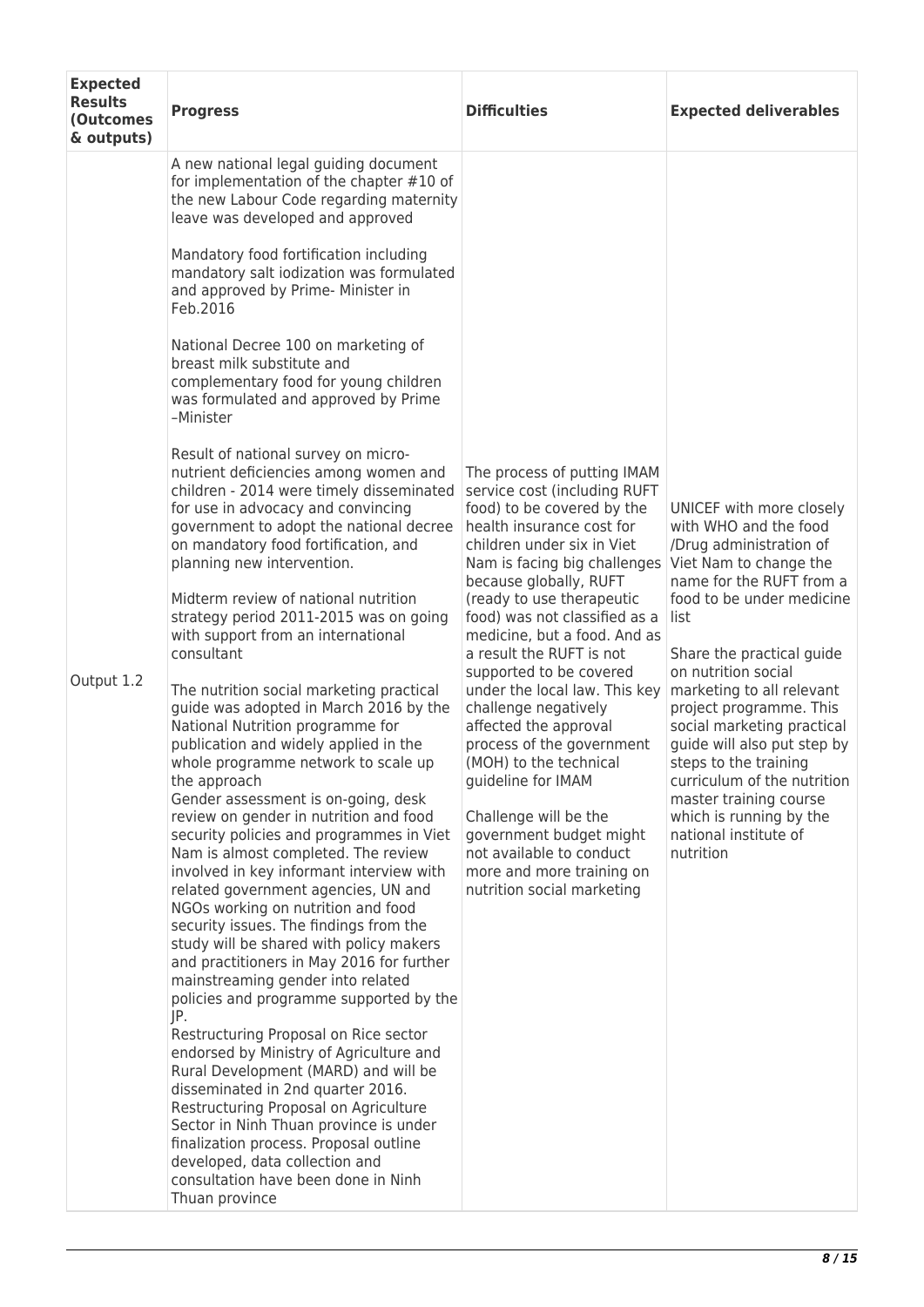| <b>Expected</b><br><b>Results</b><br><b>(Outcomes</b><br>& outputs) | <b>Progress</b>                                                                                                                                                                                                                                                                                                                                                                                                                                                                                                                                                                                                                                                                                                                                                                   | <b>Difficulties</b>                                                                                                                                                                                                                                                                                                              | <b>Expected deliverables</b>                                                                                                                                                                                                                                                                                                                                                                       |
|---------------------------------------------------------------------|-----------------------------------------------------------------------------------------------------------------------------------------------------------------------------------------------------------------------------------------------------------------------------------------------------------------------------------------------------------------------------------------------------------------------------------------------------------------------------------------------------------------------------------------------------------------------------------------------------------------------------------------------------------------------------------------------------------------------------------------------------------------------------------|----------------------------------------------------------------------------------------------------------------------------------------------------------------------------------------------------------------------------------------------------------------------------------------------------------------------------------|----------------------------------------------------------------------------------------------------------------------------------------------------------------------------------------------------------------------------------------------------------------------------------------------------------------------------------------------------------------------------------------------------|
| Output 2.1                                                          | Model development on community based<br>IYCF promotion for reduction of child<br>stunting with diversity of integrated<br>activities has being implemented well in<br>3 communes of Lao Cai. It has being<br>developed in 04 communes of Ninh<br>Thuan provinces with a basic training for<br>community network completed in March<br>2016.<br>Seven household models on crop,<br>livestock and aquaculture production<br>developed and have been implemented<br>in Ninh Thuan and Lao Cai provinces. The<br>model designed as follows: Training -<br>Implementation - Verification -<br>Demonstration<br>IEC materials on gender equality in<br>nutrition and food security under<br>development, the material will be<br>distributed to communities for model<br>implementation | Challenge is in setting a<br>closer linkage between<br>health-nutrition networks<br>with agricultural network in<br>the pilot communes where<br>the model on nutrition and<br>food security has being<br>developed. Since the<br>agricultural extension<br>network is not available at<br>village level (only commune<br>level). | Recruitment of the<br>communal agricultural<br>extension worker to be a<br>member of the steering<br>committee of the program<br>at community. For<br>maximize the use of this<br>agricultural extension<br>worker, he/she will also<br>frequently invited to joint<br>and facilitate group<br>discussion relating to<br>home food production in<br>the ongoing child feeding<br>practice's clubs. |
| Output 2.2                                                          | Integrated communication on nutrition,<br>food security and WASH were frequently<br>conducted at different levels in the<br>project areas, provincial media and grass<br>roots.<br>Capacity building and communication<br>have been done through training, parent<br>education and demonstration of seven<br>household models on crops, livestock and<br>aquaculture production including rice<br>model using RICM in Ninh Thuan and Lao<br>Cai provinces. Community people gained<br>their knowledge and skill on the model<br>including nutrition and food security.<br>Communication materials on food<br>security under development in<br>integration with nutrition and pre and<br>post-natal care                                                                           | N/A                                                                                                                                                                                                                                                                                                                              | N/A                                                                                                                                                                                                                                                                                                                                                                                                |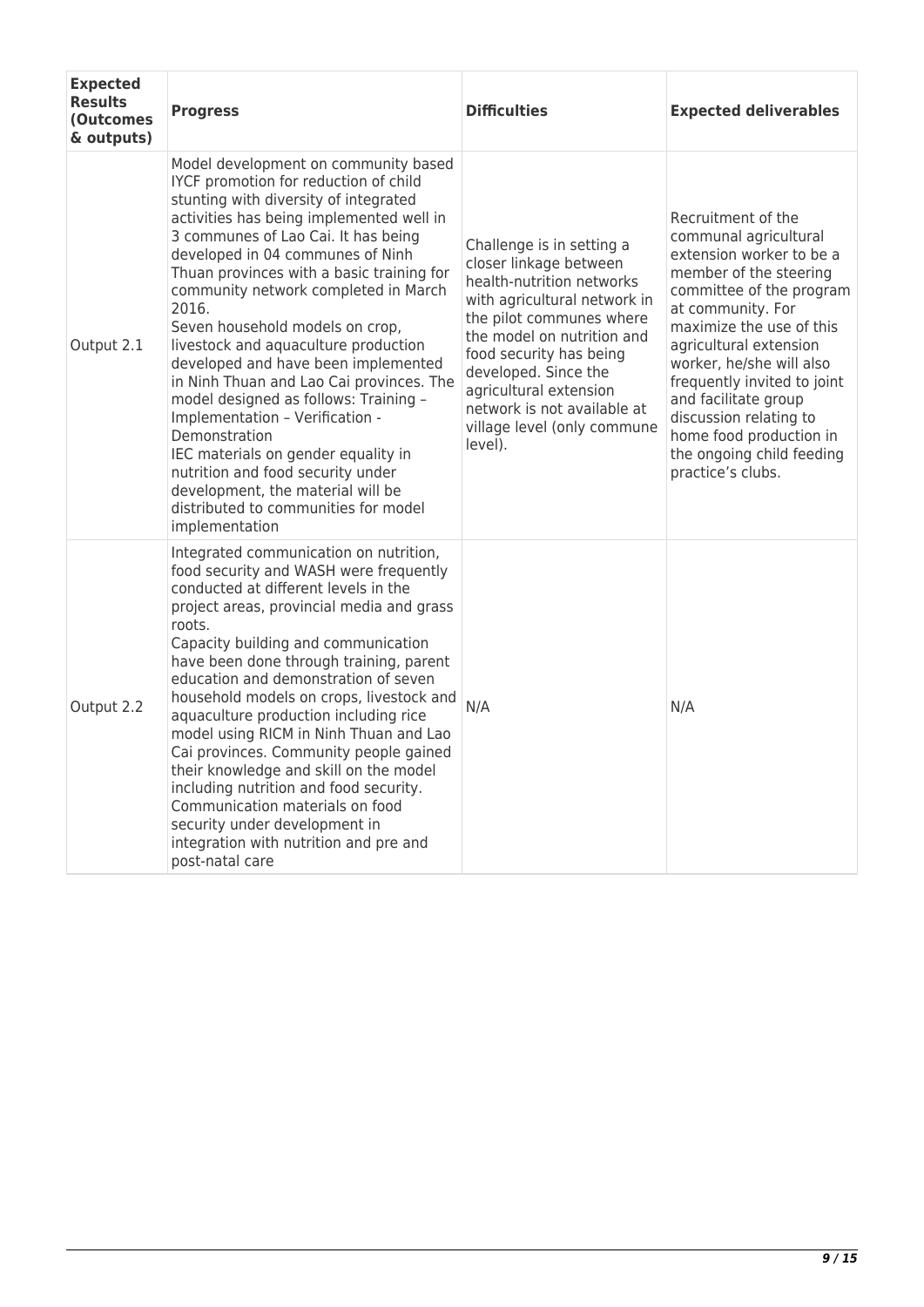| <b>Expected</b><br><b>Results</b><br><b>(Outcomes</b><br>& outputs) | <b>Progress</b>                                                                                                                                                                                                                                                                                                                                                                                                                                                                                                                                                                                                                                                                                                                                                                                                                                                            | <b>Difficulties</b>                                                                                                                                  | <b>Expected deliverables</b> |
|---------------------------------------------------------------------|----------------------------------------------------------------------------------------------------------------------------------------------------------------------------------------------------------------------------------------------------------------------------------------------------------------------------------------------------------------------------------------------------------------------------------------------------------------------------------------------------------------------------------------------------------------------------------------------------------------------------------------------------------------------------------------------------------------------------------------------------------------------------------------------------------------------------------------------------------------------------|------------------------------------------------------------------------------------------------------------------------------------------------------|------------------------------|
| Output 3.1                                                          | Annual Nutrition profiles for national, sub<br>region and 63 individual provinces were<br>developed and timely published in the<br>NIN's Website (November 2015). Data<br>were disaggregated by age, sex, boy and<br>girl and ethnicity as expected<br>Following up recommendation from<br>phase 1 (2014), one testing round of<br>using USSD (replaced for SMS) in data<br>collection and transfer was completely<br>carried out in 01 commune (Ninh Thuan<br>province) in March 2016. This testing was<br>delayed because of the effort matching<br>USSD into a Rapid Pro system.<br>WASH communication and CLTS model<br>(Community Let Total Sanitation<br>approach) were implemented in the<br>project communities as part of<br>comprehensive intervention package (in<br>Lao Cai and Ninh Thuan provinces) to<br>synergy impacts on reduction of child<br>stunting. | Disaggregated data in<br>nutrition profiles by incomes<br>is not possible by the<br>national nutrition<br>surveillance system at<br>current designed | N/A                          |
| Output 3.2                                                          | PMU functioned at both national and<br>subnational levels<br>Baseline study has been completed in<br>Lao Cai and Ninh Thuan<br>Sensitization Joint planning workshop was N/A<br>undertaken in Ninh Thuan and Lao Cai for<br>health and agriculture sectors<br>Monitoring field trip were conducted<br>quarterly by national and by provincial<br>levels to district and community                                                                                                                                                                                                                                                                                                                                                                                                                                                                                          |                                                                                                                                                      | N/A                          |

## Cross-cutting issues

How has the JP addressed during the reporting period (please provide concrete actions):

## 1) The **sustainability** of the JP work. (200 words)

Policy strengthened on nutrition and food security through approval and implementation of Labour Code on maternity leave, national legislation on food fortification, national decree on marketing of breast milk substitute and complementary food for young children and restructuring agriculture sector with strong ownership of Government which result to nation-wide application and benefit all children. In addition, stunting reduction has been incorporated into national and provincial Social Economic Development Plan (SEDP) which is important for mobilizing local resource for implementation.

Community based nutrition and household food security model have been implemented in response to the strong demand to formulate a more effective and appropriate formal national nutritional programme. In model development and implementation process, participatory approach have thoroughly applied with a high level of participation by local health office, local authorities, commune agriculture extension officer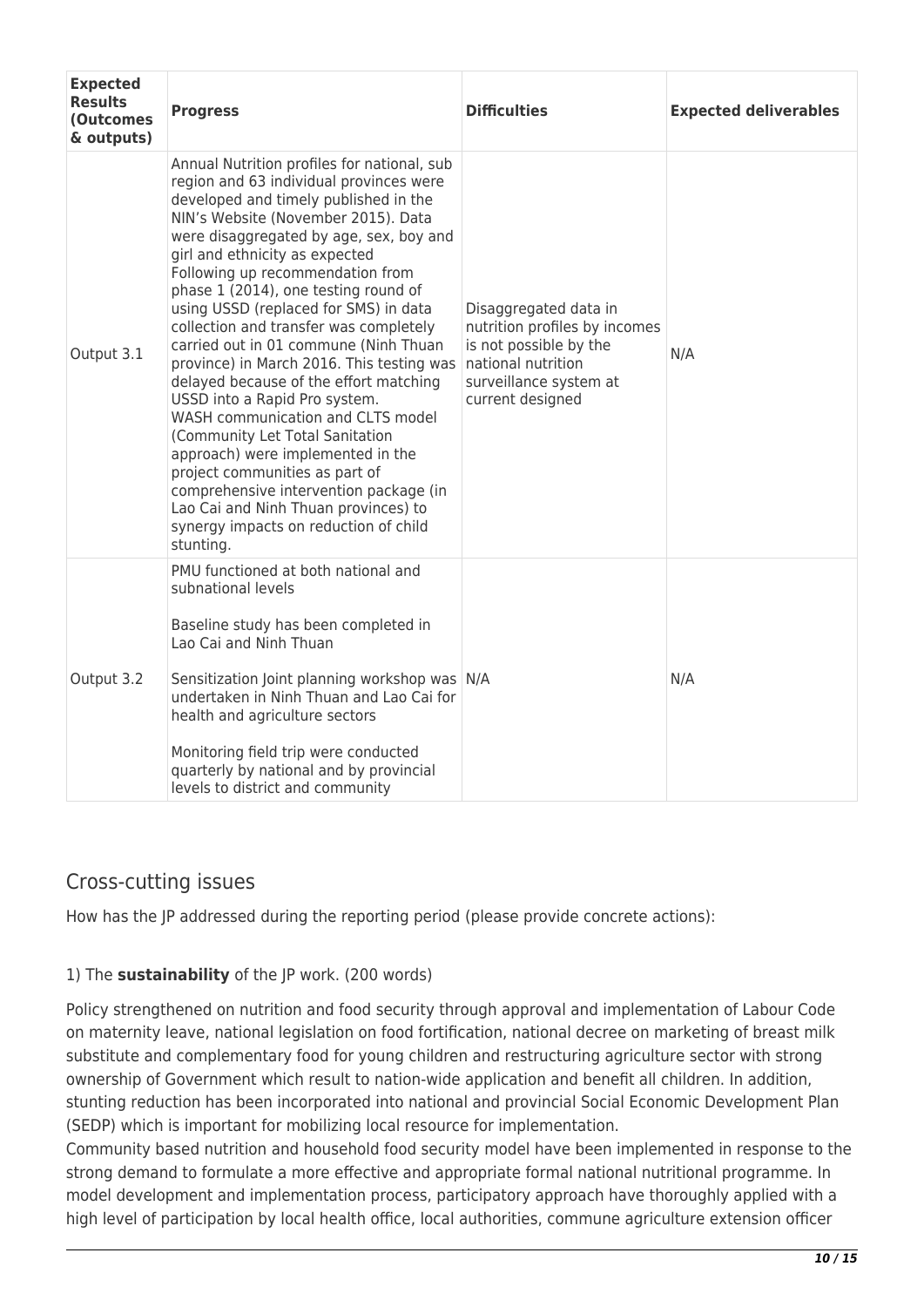and different stakeholders from different sectors. Villages and communes are also engaged. The services provided under the village support group, commune child feeding clubs and household food security model were designed in a way that it could be self-sustained later on via participating and contribution of the villagers.

### 2) The promotion of **women's empowerment and gender equality.** (200 words)

Poor and ethnic minority women and girls are direct beneficiaries of the project. At the policy level, the project support the development of policies related to maternal, infant and young child nutrition. At community level, pregnant and breastfeeding women are targeted in education activities on nutrition and early breast feeding to ensure the best benefits for mothers and infants.

Women-headed households are also supported to implement seven models on crops, livestock and aquaculture production including home gardening to increase nutrition in the family. In addition, women gained their knowledge and skill through capacity building on household model as well as nutrition and food security.

A desk review on gender issues in nutrition and food security programme and policies is on-going to provide a better understanding of the situation, identify gaps and provide recommendations for policy actions.

### 3) The engagement in **public-private partnerships**. (200 words)

The nutrition social marketing practical guide for promotion the use of nutrition product was approved in March 2016 by the National Nutrition programme created a good platform for collaboration and partnership between local health authorities and local companies who have nutritious products. National legislation of mandatory food fortification including mandatory salt iodization was approved by Prime- Minister in Feb.2016. The national legislation creates a critical platform for the collaboration between private sector (who produce/import the food items under list of the food to be regulated by this mandatory legislation) and the government sector. This partnership will happen in all fields including the Standard Operation Procedures (SOP) for production of nutrition fortified food, product registration, labeling, standard, food claim and quality control system.

## **Communication and Advocacy**

**Has the JP articulated an advocacy & communication actions that helps advance its policy objectives and development outcomes?:**  Yes

#### **Please describe communication activities developed as part of the JP. :**

A national launching of the result of newly national survey on micro-nutrient deficiencies (2014) was conducted timely in Nov.2015. It provided a strong evidence about a severe status of multiple micronutrient deficiencies among women and children in Viet Nam. That was a major convince Government to adopt a new Mandatory Food Fortification in Feb.2016.

UN joint efforts on SUN movement, Zero Hunger Challenge and following up on Second International Conference on Nutrition are important to advocate for SDG goal # 2 on ending hunger, achieve food security and improved nutrition. UNICEF co-chair with NIN on SUN movement with strong participation from FAO while MARD co-chair with FAO on ZHC to develop policy framework including nutrition and food security, SUN network have greatly contributed to nutrition pillar in ZHC matrix.

Joint Program Coordinator participated and presented joint program to APEC meeting on food security in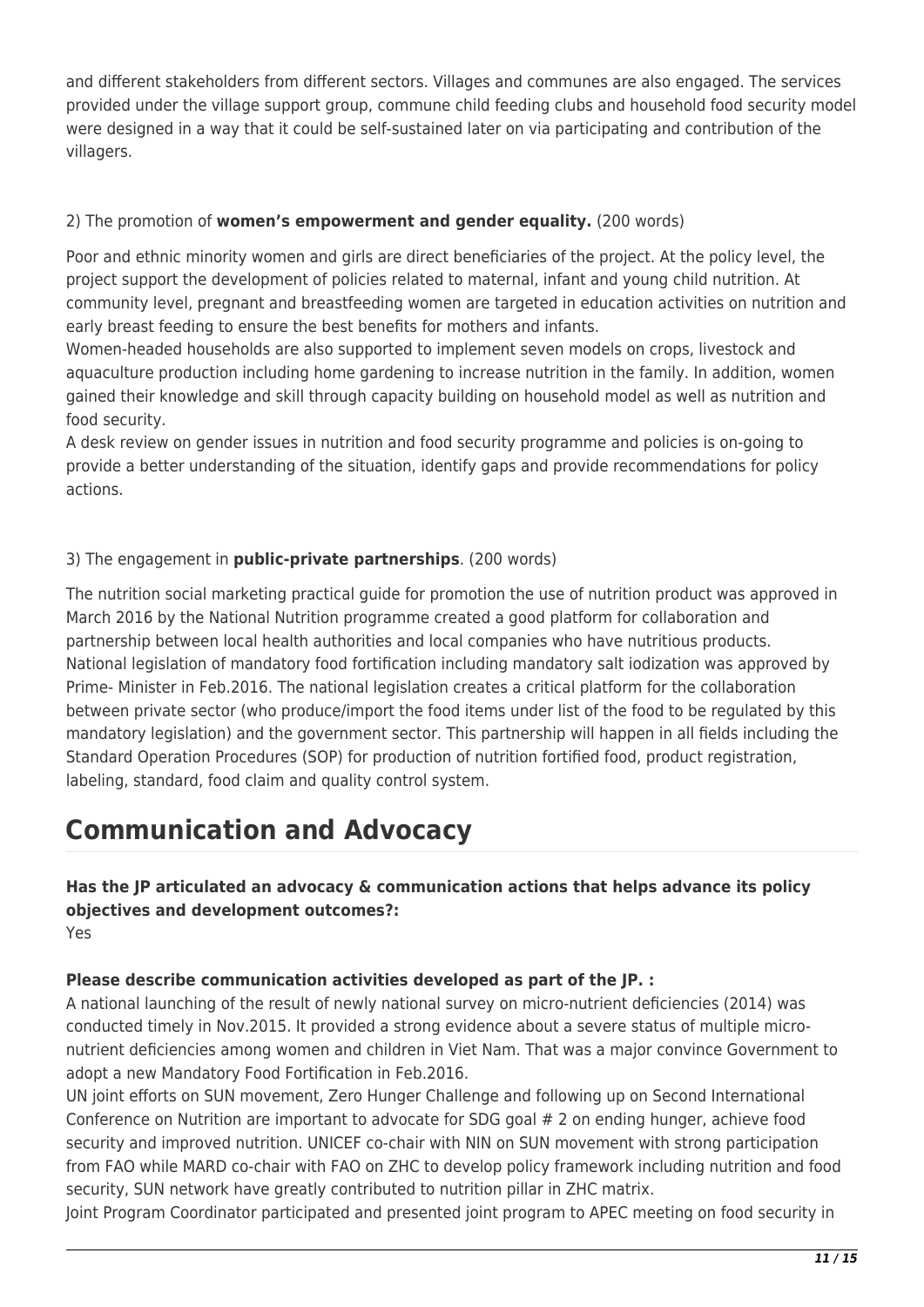Ha Noi on 21-22 April 2016. The achievement and lesson learned from program was documented as a good case study for APEC in addressing food security issues

## **Please provide concrete gains on how the the JP communication and advocacy efforts have increased awareness on SDGs.:**

(250 words)

### **JP twitter handle:**

 $\omega$ 

Other social media channels managed by joint programme (Instagram, Google+, You Tube…):

## One UN Coordination and Delivering as One

The SDG-F is based on the principles of effective development cooperation, inclusion and participation and One UN coordination.

| <b>Actions</b>                                                                                                                   | <b>Description</b>                                                                                                                                                                                                                                                                                                                                                                                            |
|----------------------------------------------------------------------------------------------------------------------------------|---------------------------------------------------------------------------------------------------------------------------------------------------------------------------------------------------------------------------------------------------------------------------------------------------------------------------------------------------------------------------------------------------------------|
| Managerial practices (financial,<br>procurement, etc.) implemented jointly<br>by the UN implementing agencies for<br>SDG-F JPs   | With support from JP coordinator and UN agencies, national PMU<br>have been developed and provided a guidance to provincial<br>PUMs in Ninh Thuan and Lao Cai provinces on program<br>management and supervision including financial mechanism                                                                                                                                                                |
| Joint analytical work (studies,<br>publications, etc.) undertaken jointly by<br>UN implementing agencies for SDG-F<br><b>JPs</b> | Gender assessment is on-going and jointly conducted by UN<br>Women and other UN agencies to get better understanding of<br>gender issues in connection to nutrition and food security<br>Methodology for baseline study and relationships with the<br>provincial authorities have contributed to the successful<br>conduct of the recent UN joint rapid assessment on drought<br>response needs in Ninh Thuan |
| Joint activities undertaken jointly by UN<br>implementing agencies for SDG-F JPs                                                 | Capacity activities on nutrition and food security have been<br>done jointly by UN agencies<br>IEC and communication activities have been done jointly by UN<br>agencies through parent education, commune child feeding<br>clubs and household food security model                                                                                                                                           |
| Other, please specify:                                                                                                           | N/A                                                                                                                                                                                                                                                                                                                                                                                                           |

### **What types of coordination mechanisms and decisions have been taken to ensure joint delivery? :**

Joint program planning at national and subnational level helped to strengthen the program integration and identify comprehensive intervention

Joint program implementation strengthened the integration on nutrition and food security on capacity building, behaviors change communication through parent education, commune child feeding clubs and household food security model

Joint program monitoring trips are good means to improve quality of implementation and ensure for program integration

UN joint efforts on SUN movement , Zero Hunger Challenge and following up Second International Conference on Nutrition are important to contribute to program achievement

## National Ownership: Paris, Accra and Busan Commitments

The SDG-F strengthens the UN system's ability to deliver results in an integrated and multi-dimensional manner by supporting the Joint Programme modality and by bringing together United Nations Agencies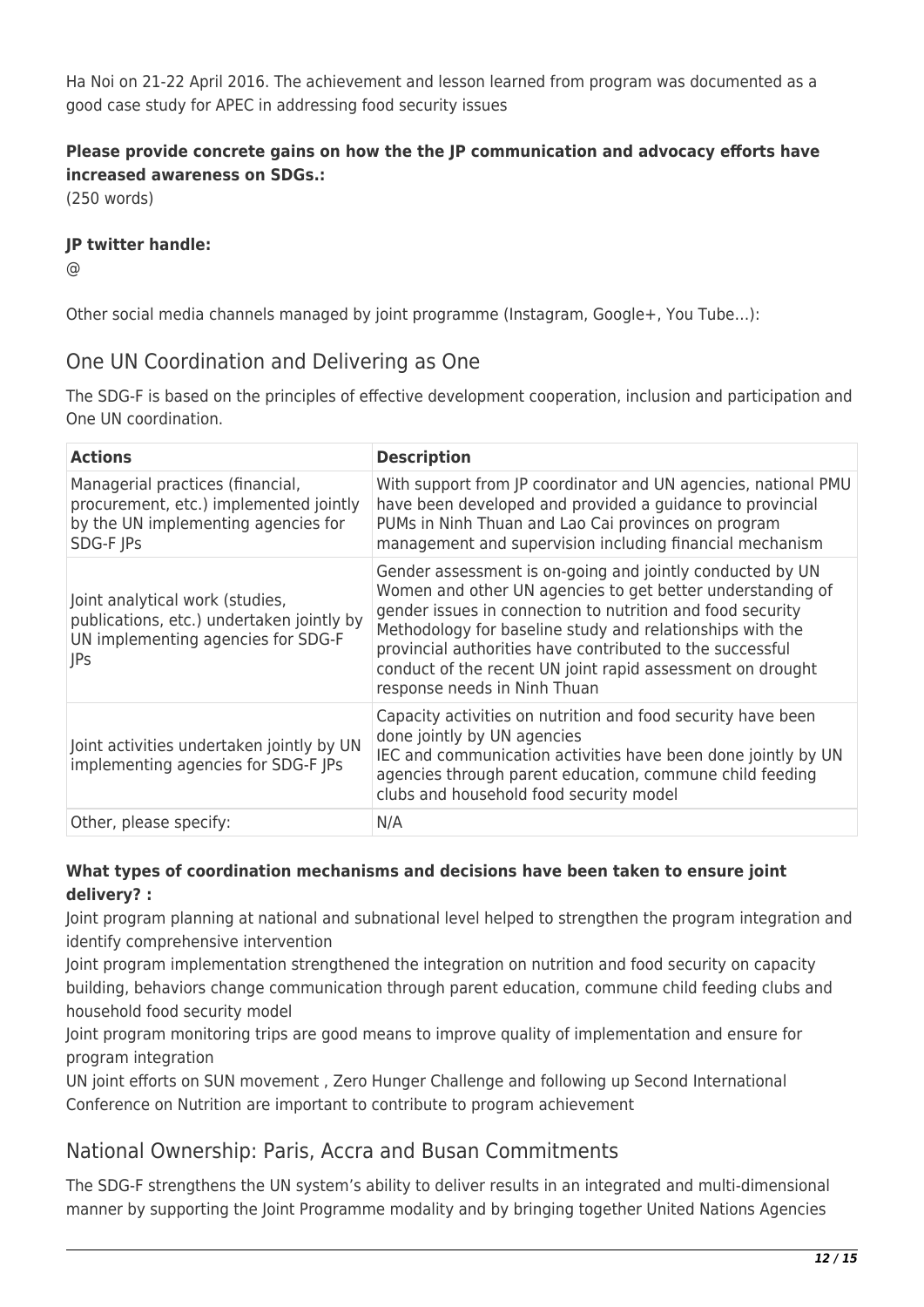and national counterparts in a collective effort to ensure ownership and sustainability of results of JPs and advance towards the SDGs.

| <b>Partners</b>                           | <b>Involvement</b> | <b>Type of</b><br>involvement              | <b>Examples</b>                                                                                                                                                                                                                                                                                                                                                                                                                                                                                                                                                                                                                                                                                                                                                                                                                                                                                                                                                                                                             |
|-------------------------------------------|--------------------|--------------------------------------------|-----------------------------------------------------------------------------------------------------------------------------------------------------------------------------------------------------------------------------------------------------------------------------------------------------------------------------------------------------------------------------------------------------------------------------------------------------------------------------------------------------------------------------------------------------------------------------------------------------------------------------------------------------------------------------------------------------------------------------------------------------------------------------------------------------------------------------------------------------------------------------------------------------------------------------------------------------------------------------------------------------------------------------|
| Government<br>(specify<br>national/local) | Fully involved     | Policy-decision<br>making<br><b>Budget</b> | The government has fully participated in national<br>steering committee and national program<br>management unit for program supervision and<br>management. The Government is involved in all<br>program cycle from baseline survey, planning and<br>budgeting, implementation and monitoring and<br>evaluation<br>The government has actively participated and<br>contributed to policy and advocacy activities and<br>shown their commitment for national wide application                                                                                                                                                                                                                                                                                                                                                                                                                                                                                                                                                 |
| Private Sector                            | Fairly involved    | Service<br>Provision                       | The engagement of private sector to program<br>strengthened through approval of nutrition social<br>marketing practical guide for promotion the use of<br>nutrition product in March 2016, the approved guide<br>create a good platform for collaboration and<br>partnership between local health authorities and local<br>companies who have nutritious products. More than<br>that National legislation of mandatory food fortification<br>including mandatory salt iodization was approved by<br>Prime- Minister in Feb.2016. The national legislation<br>creates a critical environment for the collaboration<br>between private sector (who produce/import the food<br>items under list of the food to be regulated by this<br>mandatory legislation) and the government sector.<br>This partnership will happen in all fields including the<br>Standard Operation Procedures (SOP) for production of<br>nutrition fortified food, product registration, labeling,<br>standard, food claim and quality control system. |
| Civil Society                             | Fairly involved    | Other                                      | The Women's Union, Farmers' Union and Committee<br>for Ethnic Minorities Affairs (CEMA) e have actively<br>participated in the design, planning and<br>implementation of program interventions for<br>community based models on nutrition and food<br>security as well as parent education                                                                                                                                                                                                                                                                                                                                                                                                                                                                                                                                                                                                                                                                                                                                  |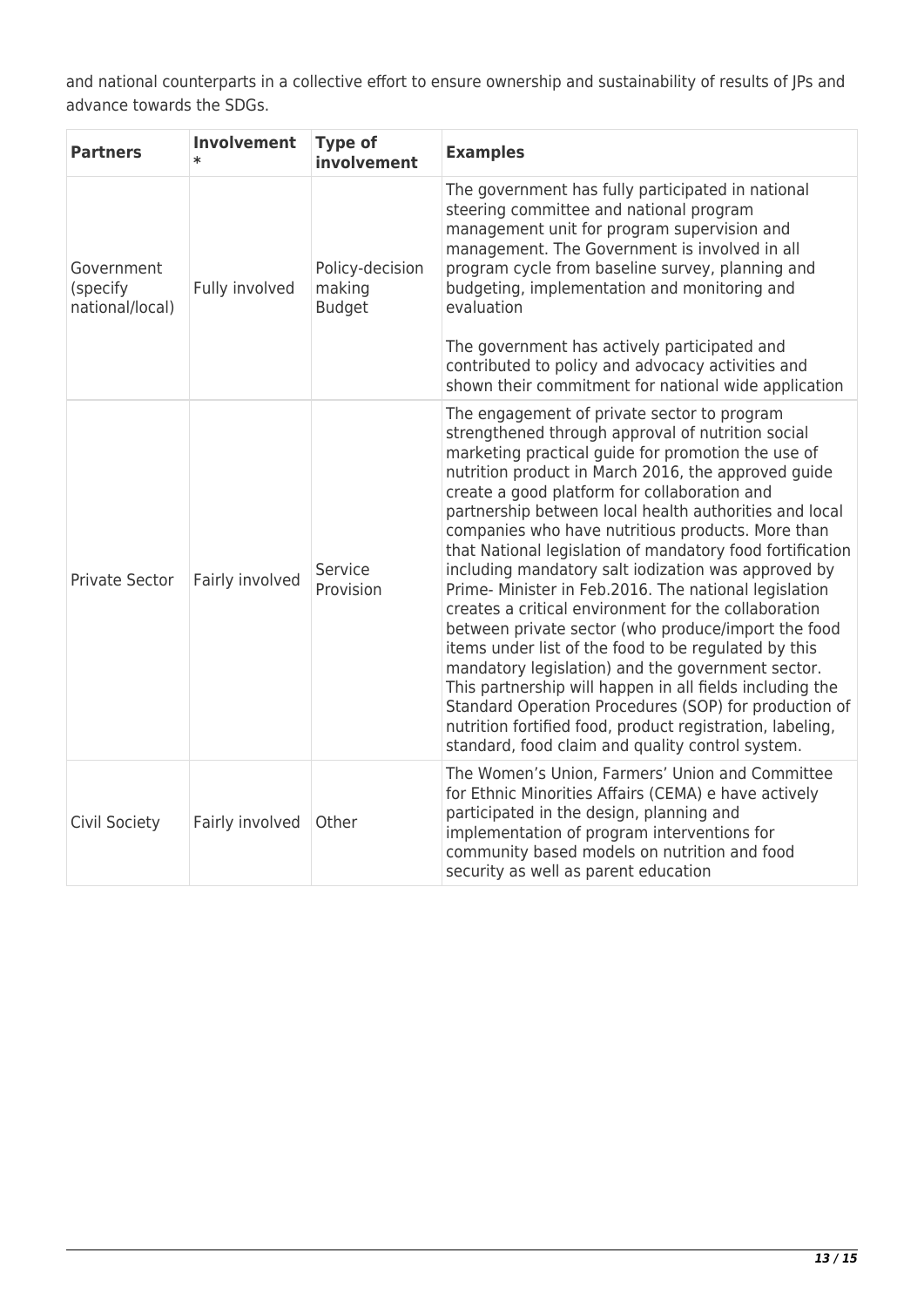| <b>Partners</b> | Involvement<br>$\ast$ | <b>Type of</b><br>involvement                     | <b>Examples</b>                                                                                                                                                                                                                                                                                                                                                                                                                                                                                                                                                                                                                                                                                                                                                                                                                                                                    |
|-----------------|-----------------------|---------------------------------------------------|------------------------------------------------------------------------------------------------------------------------------------------------------------------------------------------------------------------------------------------------------------------------------------------------------------------------------------------------------------------------------------------------------------------------------------------------------------------------------------------------------------------------------------------------------------------------------------------------------------------------------------------------------------------------------------------------------------------------------------------------------------------------------------------------------------------------------------------------------------------------------------|
| Academia        | Fairly involved       | Policy-decision<br>making<br>Service<br>Provision | The National Institute of Nutrition (NIN) has been<br>actively involved in JP formulation phase,<br>implementation phase through baseline data<br>collection, food pyramid development, national data<br>control on nutrition, development of community base<br>nutrition model as well as coordination of SUN<br>movement<br>Agricultural academia, including the Institute for<br>Planning and Strategies of Agriculture and Rural<br>Development (IPSARD), Fruits and Vegetables<br>Research Institute (FAVRI), Viet Nam Academy of<br>Agricultural Sciences (VAAS), Agricultural Science<br>Institute for South Central Viet Nam (ASISOV),<br>Northern Mountainous Agro-Forestry Institute<br>(NOMAFSI) participate in baseline study to define<br>interventions and implementation for food security<br>component including restructuring agriculture proposal<br>development |

\* Implementation of activities and the delivery of outputs

### **Please briefly describe the current situation of the government, private sector and civil society on regards of ownership, align:**

PMU functioned at both national and provincial level, although orientation and guidance on program and financial management were provided by national PMU to Ninh Thuan and Lao Cai provinces but national supervisor role especially monitoring and technical assistance still needs to be strengthened. A meeting between UN agencies and national PMU will be organized soon in May 2016 to address the issue. Academy has been actively involved in and contributed to JP implementation. In health sector, the National Institute of Nutrition (NIN) has played an important role on baseline study, food pyramid development, national and provincial nutrition profile, development of community base nutrition model as well as coordination of SUN movement while in agriculture sector the Institute for Planning and Strategies of Agriculture and Rural Development (IPSARD), Viet Nam Academy of Agricultural Sciences (VAAS), Agricultural Science Institute for South Central Viet Nam (ASISOV), Northern Mountainous Agro-Forestry Institute (NOMAFSI) actively participate in defining interventions and implementation for food security component including restructuring agriculture proposal development

## **Please briefly provide an overall assessment of the governance and managerial structures :**

As mentioned above, national PMU's role on overall program supervision especially monitoring and technical assistance still need to be strengthened. A meeting between UN agencies and national PMU will be organized soon in May 2016 to address the issue.

## **VI. Joint Programme contribution to the SDGs**